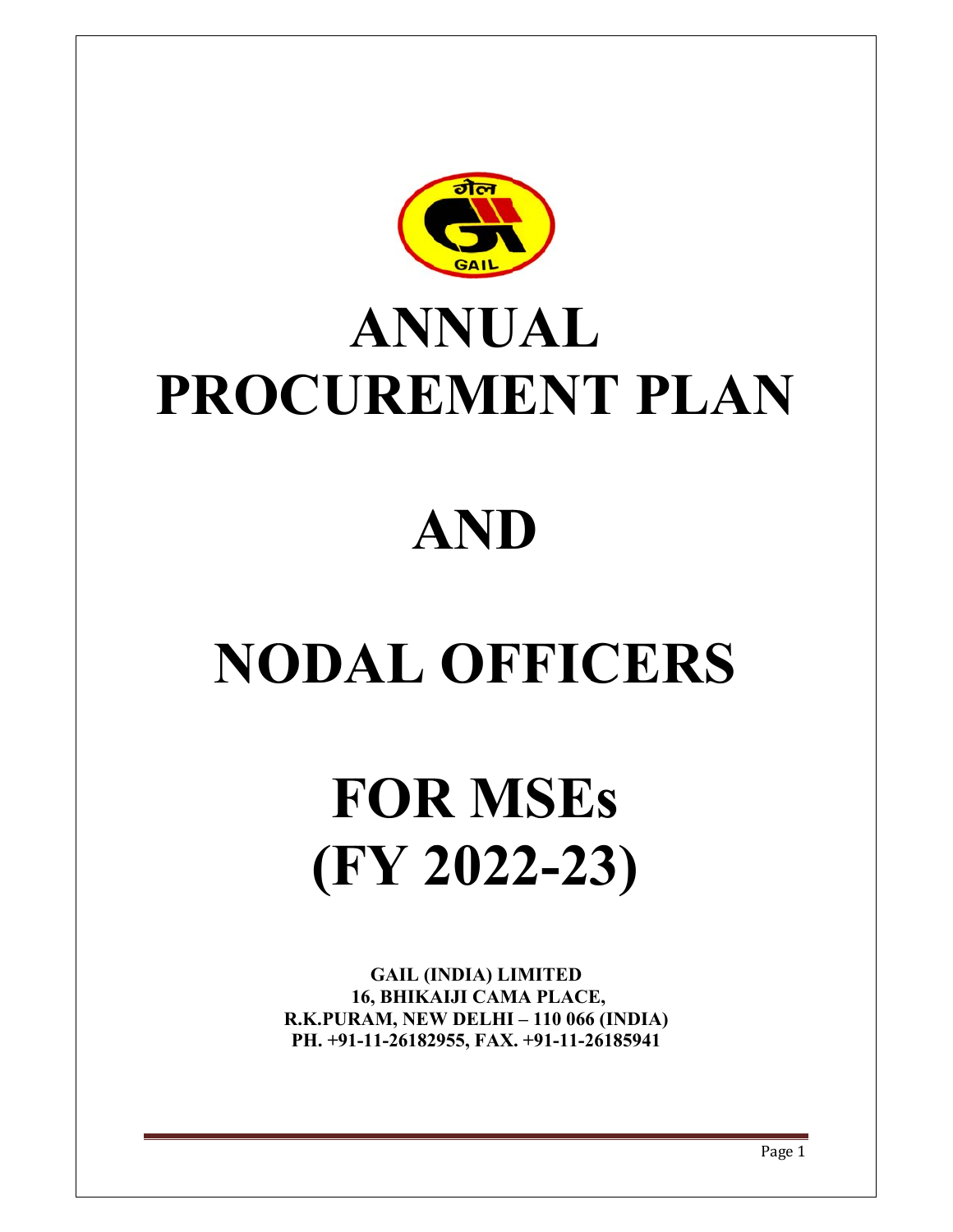#### **ANNUAL PROCUREMENT PLAN FOR FY 2022-23**

1. The total eligible annual procurement by GAIL for Year 2022-2023 is likely to be Rs. 3658 Crs. and total procurement from MSEs is likely to be Rs. 1375 Crs.

Out of which sub-target of procurement from MSEs owned by SC/ST Entrepreneurs is 146 Crores and sub-target of procurement from MSEs owned by Women Entrepreneurs is 108 Crores.

- 2. In FY 2022-23, a total 20 Vendor Development Program/ Special vendor development programs for MSE owned by SC/ST & Women entrepreneurs will be conducted.
- 3. GAIL is already registered on the following TReDS platform:
	- M/s Receivable Exchange of India (RXIL), Mumbai
	- M/s Mynd Solutions Private Limited (Mynd), New Delhi
	- M/s A. TREDS (Invoicemart), Mumbai

MSE Bidders are requested to register on the TReDS platform. The MSE vendors can avail the TReDS facility, if they want to.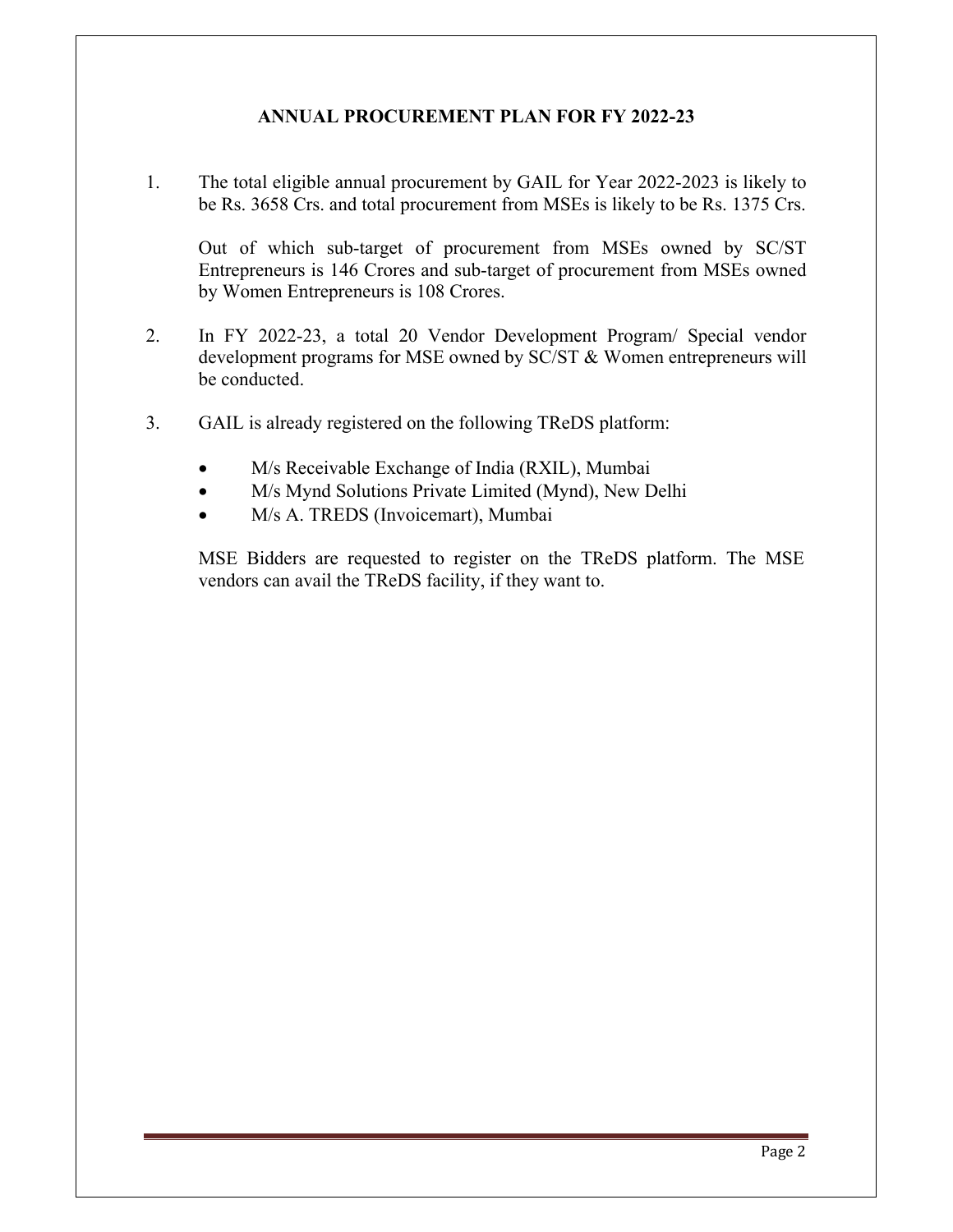#### **TENTATIVE LIST OF GOODS/SERVICES WHERE MSEs ARE PARTICIPATING/ EXPECTED TO PARTICIPATE IN GAIL**

#### **A. GOODS**

| Sl. No.        | Items likely to be procured from MSEs             |  |  |
|----------------|---------------------------------------------------|--|--|
|                | GAS PROCESSING (FILTRATION WITH PRESSURE          |  |  |
| $\mathbf{1}$   | REDUCTION) AND METERING SKID                      |  |  |
| 2              | <b>SCADA SYSTEM</b>                               |  |  |
| $\overline{3}$ | <b>SOLAR POWER SYSTEM</b>                         |  |  |
|                | COMPUTER AND HARDWARE & UPS ACCESSORIES &         |  |  |
| 4              | <b>SOFTWARE</b>                                   |  |  |
| 5              | <b>SODIUM CHLORITE</b>                            |  |  |
| 6              | <b>LEAN AMINE PUMP</b>                            |  |  |
| 7              | OFC EQUIPMENTS                                    |  |  |
| 8              | <b>ACTUATORS</b>                                  |  |  |
| 9              | CARBON STEEL, ASTM, BALL-A216 GR.WCC, WELDED      |  |  |
| 10             | <b>METERING SKID</b>                              |  |  |
| 11             | <b>BAG, POLYTHENE</b>                             |  |  |
|                | CARBON STEEL, ASTM A216 GR.WCB, BALL-A216 GR.WCB, |  |  |
| 12             | <b>WELDED</b>                                     |  |  |
| 13             | <b>SILICON DIOXIDE</b>                            |  |  |
| 14             | IS 3589, GR.410, BEVEL END                        |  |  |
| 15             | PIG LAUNCHER                                      |  |  |
| 16             | POLYMER PROCESSING AID                            |  |  |
| 17             | <b>COMMUNICATING INTERFACE UNIT</b>               |  |  |
| 18             | <b>CALCIUM STEARATE</b>                           |  |  |
| 19             | <b>FLOW COMPUTER</b>                              |  |  |
| 20             | <b>FLOW METER</b>                                 |  |  |
| 21             | ASTM, BEVEL END, PLAIN END, THREAD, ETC           |  |  |
| 22             | CCTV SYSTEM (CLOSED CIRCUIT TELE VISION SYSTEM)   |  |  |
| 23             | <b>SMOKE / HEAT DETECTORS</b>                     |  |  |
| 24             | CARBON STEEL, ASTM A216 GR.WCB, TRIM-CR 13%,      |  |  |
|                | <b>FLANGED</b>                                    |  |  |
| 25             | <b>FLOW TEE</b>                                   |  |  |
| 26             | ANALYSERS, PROCESS: (GAS - LIQUID)                |  |  |
| 27             | LOADING ARM, MAKE: LLOYD STEEL                    |  |  |
| 28             | <b>AMINE</b>                                      |  |  |
| 29             | CARBON STEEL, ASTM A216 GR.WCB, BALL-A216 GR.WCB, |  |  |
|                | <b>FLANGED</b>                                    |  |  |
| 30             | FIRE ALARM SYSTEM & PARTS, OTHERS                 |  |  |
| 31             | <b>PUMP</b>                                       |  |  |
| 32             | <b>FILTERATION SYSMTE</b>                         |  |  |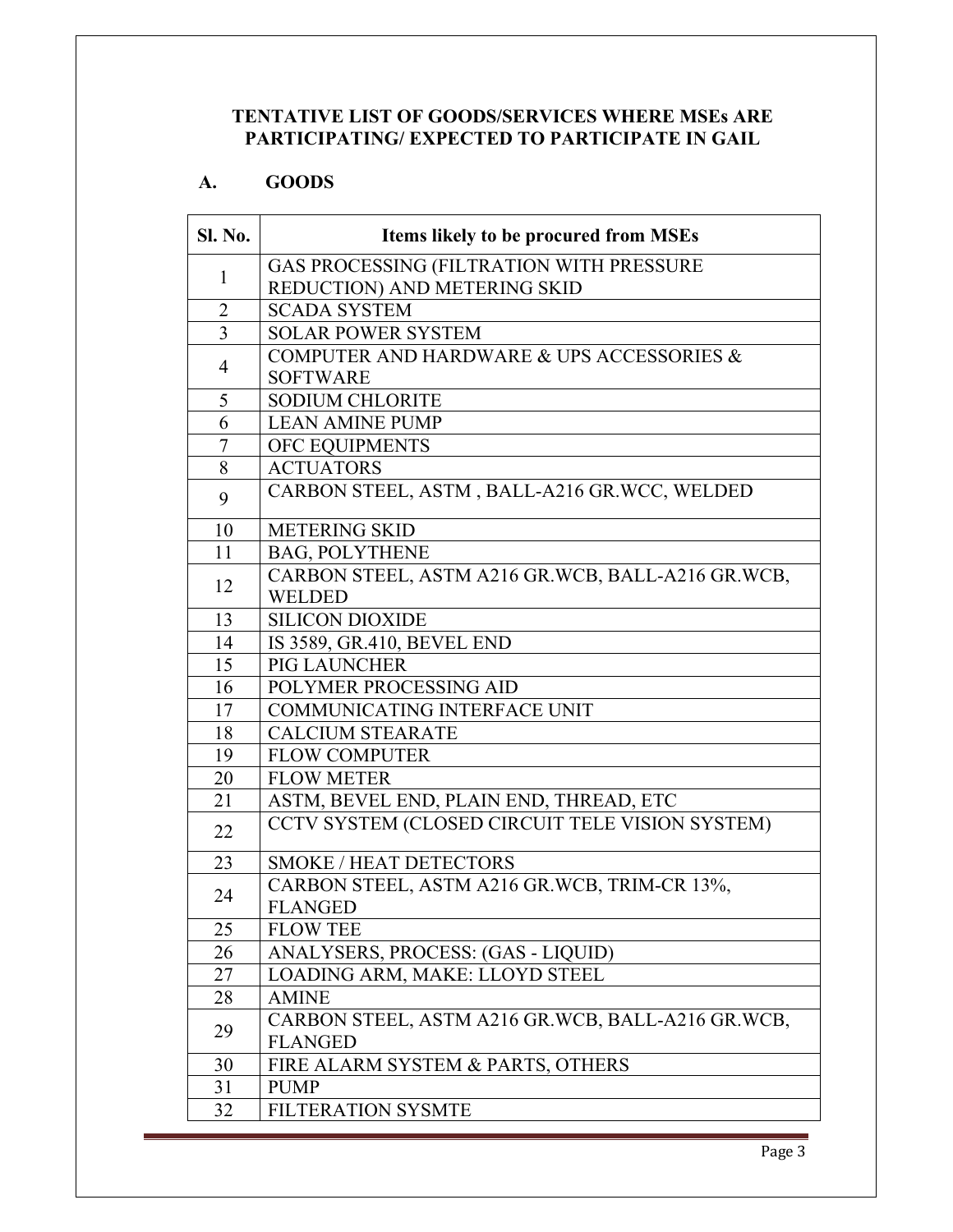| 33 | SCRAPPER TRAPSMAFI-TRENCH                              |  |  |
|----|--------------------------------------------------------|--|--|
| 34 | <b>GAS DETECTOR</b>                                    |  |  |
| 35 | <b>HELIUM</b>                                          |  |  |
| 36 | <b>GAS CYLINDER</b>                                    |  |  |
| 37 | <b>PENTANEDIONE</b>                                    |  |  |
| 38 | DETECTOR, GAS, HYDROCARBON                             |  |  |
| 39 | <b>SULPHUR ANALYZER</b>                                |  |  |
| 40 | HEAT EXCHANGERS LLDPE II UNIT                          |  |  |
| 41 | HYDROMETER, DENSITY                                    |  |  |
| 42 | WELDED, API 5LX 70, BUTT WELD                          |  |  |
| 43 | AC-DC RECTIFIER UNIT / DC-DC CONVERTER                 |  |  |
| 44 | PIPELINE MISCELLANEOUS                                 |  |  |
| 45 | API 5L, GRADE: X70, BEVEL END, END FINISH: B36.10      |  |  |
| 46 | ULTRA SONIC GAS METERING                               |  |  |
| 47 | <b>LEAK REPAIRING ITEMS</b>                            |  |  |
| 48 | <b>ZINC</b>                                            |  |  |
| 49 | <b>DIMETHYL DISULPHIDE</b>                             |  |  |
| 50 | CARBON STEEL, ASTM A216 GR.WCB, DISC-A216 GR.WCB,      |  |  |
|    | <b>FLANGED</b>                                         |  |  |
| 51 | <b>INNER PARTS PISTON ROD</b>                          |  |  |
| 52 | CARBON STEEL, ASTM A216 GR.WCB, BALL-CR 13%,           |  |  |
|    | <b>FLANGED</b>                                         |  |  |
| 53 | <b>SODA LIME</b>                                       |  |  |
|    | MAKE:BHEL,CAPACITY:149520 KG/HR,TYPE:                  |  |  |
| 54 | SHELL/TUBE, NO OF PASS: ON SHELL-1, ON TUBE-2, COOLING |  |  |
|    | MEDIA: WATER, SERVICE: LEAN GAS                        |  |  |
| 55 | WATER TREATMENT CHEMICALS                              |  |  |
| 56 | <b>CO2 EXTINGUISHERS &amp; PARTS</b>                   |  |  |
| 57 | SPANNERS, ALL TYPES                                    |  |  |
| 58 | <b>VALVES</b>                                          |  |  |
| 59 | CARBON STEEL, ASTM A216 GR.WCB, TRIM-SS304, FLANGED    |  |  |
| 60 | ALUMINIUM, 3-4 CORE, CIRCULAR STRANDED                 |  |  |
| 61 | SEAMLESS, ASTM A234, GR.WPB, BUTT WELD                 |  |  |
| 62 | WELL GLASS LUMINARIE                                   |  |  |
| 63 | <b>VESSEL AND TANK</b>                                 |  |  |
| 64 | PROGRAMMABLE LOGIC CONTROLLER (PLC) ALLEN              |  |  |
|    | <b>BARDLEY</b>                                         |  |  |
| 65 | DEW POINT METER                                        |  |  |
| 66 | <b>HEXANE</b>                                          |  |  |
| 67 | <b>FLOATING DISC OIL SKIMMER</b>                       |  |  |
| 68 | <b>SANITIZER</b>                                       |  |  |
| 69 | <b>BASKET FILTER</b>                                   |  |  |
| 70 | <b>CELL TESTER</b>                                     |  |  |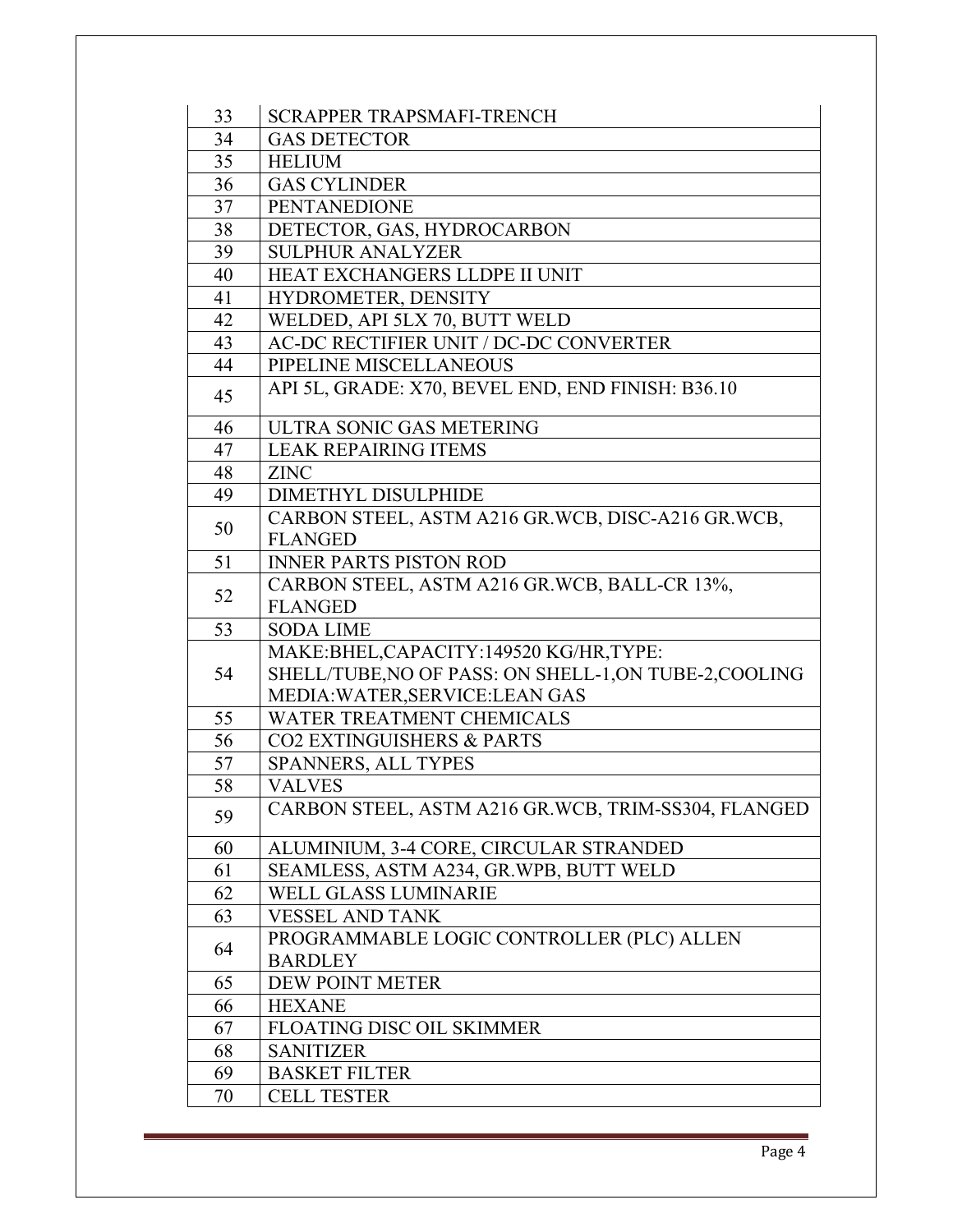| 71 | REGENERATION GAS FEED HEATER   |
|----|--------------------------------|
| 72 | <b>AIR RECEIVER</b>            |
| 73 | <b>GEG</b>                     |
| 74 | CARBON STEEL, IS 2062 GR.A     |
| 75 | FORGED, ASTM A105, RAISED FACE |
| 76 | TELEPHONE EXCHANGE EQUIPMENTS  |
| 77 | <b>RAIN COAT</b>               |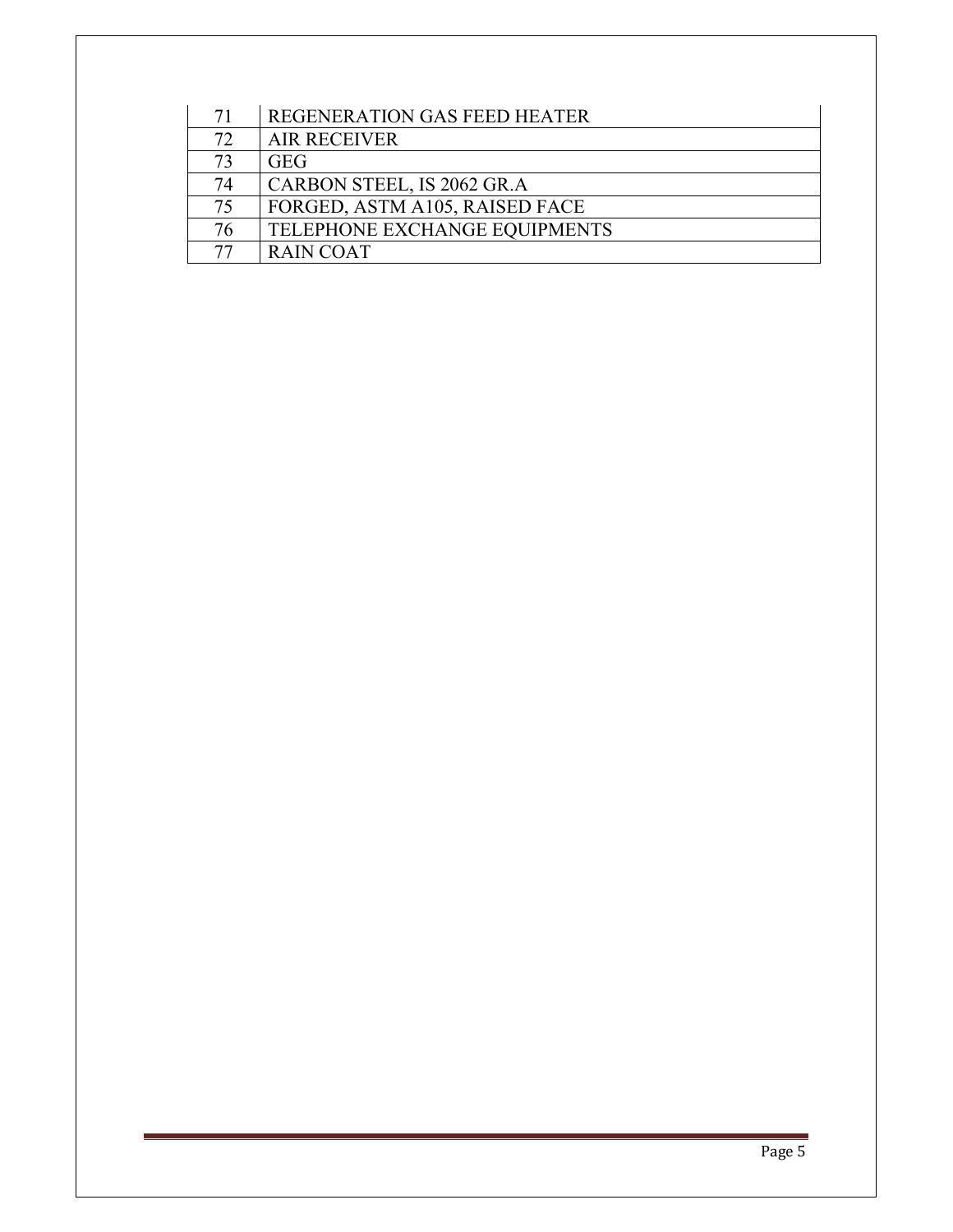#### **B. SERVICES**

| <b>Sl. No.</b> | <b>Services likely to be procured from MSEs</b>                                 |  |  |
|----------------|---------------------------------------------------------------------------------|--|--|
| $\mathbf{1}$   | <b>TRANSPORTATION OF POLYMER</b>                                                |  |  |
| $\overline{2}$ | <b>LAYING AND TERMINAL WORKS</b>                                                |  |  |
| 3              | <b>HIRING OF VEHICLES</b>                                                       |  |  |
| $\overline{4}$ | Horizontal Directional Drilling Works                                           |  |  |
| 5              | <b>ENERGY AUDIT</b>                                                             |  |  |
| 6              | O&M SERVICES FOR PLANT /PIPELINES                                               |  |  |
| 7              | TRANSPORTATION OF MATERIALS                                                     |  |  |
| 8              | ELECTRICAL MAINTENANCE JOBS                                                     |  |  |
| 9              | <b>HIRING OF MANPOWER</b>                                                       |  |  |
| 10             | ABOVEGROUND GI INSTALLATIONS INCLUDINGLAST<br>MILE CONNECTIVITY AT CONSUMER END |  |  |
| 11             | PHOTOCOPYING SERVICES                                                           |  |  |
| 12             | <b>CIVIL MAINTENANCE JOBS</b>                                                   |  |  |
| 13             | HORTICULTURE MAINTENANCE JOB                                                    |  |  |
| 14             | MAINTENANCE OF IT SYSTEM & EQUIPMENT                                            |  |  |
| 15             | MAINTENANCE OF HVAC SYSTEM& ACS                                                 |  |  |
| 16             | <b>SERVICES FOR TECHNICAL ASSISTANCE FOR VARIOUS</b><br>PIPELINE PROJECTS       |  |  |
| 17             | MECHANICAL MAINTENANCE JOBS                                                     |  |  |
| 18             | <b>CATHODIC PROTECTION WORK</b>                                                 |  |  |
| 19             | MATERIAL HANDLING JOB                                                           |  |  |
| 20             | <b>SUPPORT SERVICES</b>                                                         |  |  |
| 21             | INSTRUMENTATION MAINTENANCE JOBS                                                |  |  |
| 22             | SITE ENABLING WORKS                                                             |  |  |
| 23             | PIPELINE ROU SURVEILLANCE                                                       |  |  |
| 24             | <b>Helicopter Services for Surveillance</b>                                     |  |  |
| 25             | O&M OF FIRE SAFETY SYSTEM                                                       |  |  |
| 26             | <b>CIVIL JOBS</b>                                                               |  |  |
| 27             | TELECOM MAINTENANCE JOBS                                                        |  |  |
| 28             | HIRING OF SERVICES FOR RISK ASSESSMENTS                                         |  |  |
| 29             | <b>UPKEEP SERVICES</b>                                                          |  |  |

Page 6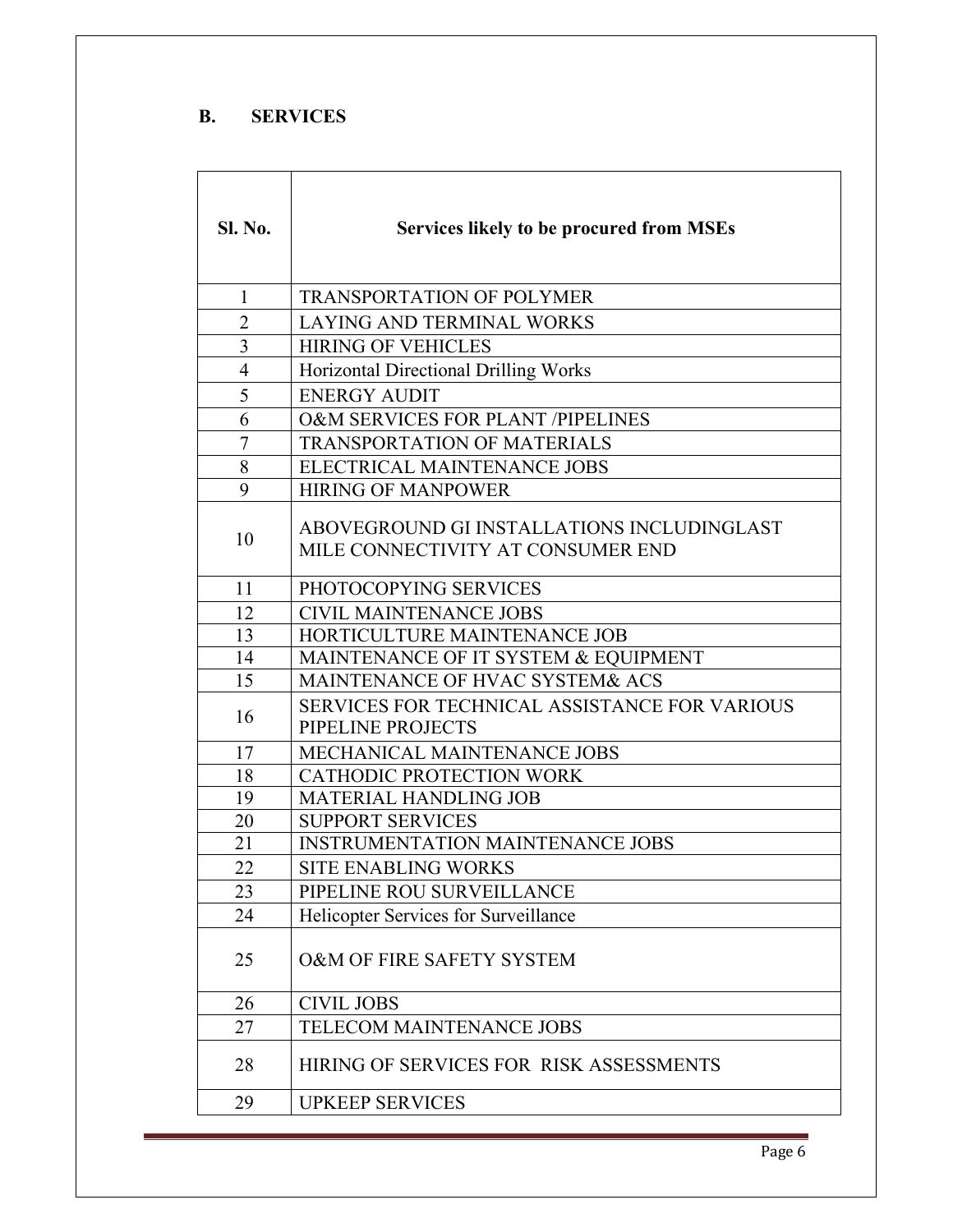| 30 | <b>HOUSE KEEPING SERVICES</b>                                          |  |  |
|----|------------------------------------------------------------------------|--|--|
| 31 | GEOTECHNICAL AND TOPOGRAPHIC INVESTIGATION AND<br><b>OTHER SURVEYS</b> |  |  |
| 32 | <b>AWARENESS PROGRAM</b>                                               |  |  |
| 33 | MAINTENANCE OF FIRE ALARM SYSTEM                                       |  |  |
| 34 | <b>PAINTING JOBS</b>                                                   |  |  |
| 35 | <b>OPERATION ASSISTANCE</b>                                            |  |  |
| 36 | PROFESSIONAL SERVICES FOR CCOE APPROVAL                                |  |  |
| 37 | <b>SURVEY OF PIPELINE LINES</b>                                        |  |  |
| 38 | OFC MAINTENANCE SERVICES                                               |  |  |
| 39 | HIRING SERVICES FOR OPERATIONAL ASSISTANCE AT<br>UTILITY BOILER        |  |  |
| 40 | <b>CANTEEN</b>                                                         |  |  |
| 41 | PERIPHERAL SERVICES                                                    |  |  |
| 42 | <b>PMC SERVICES</b>                                                    |  |  |
| 43 | <b>OPERATIONAL ASSISTANCE SERVICES</b>                                 |  |  |
| 44 | <b>AUDIT-CERTIFICATION</b>                                             |  |  |
| 45 | <b>FMS SERVICES</b>                                                    |  |  |
| 46 | <b>DIGITAL SIGNATURE</b>                                               |  |  |
| 47 | <b>PAINTING JOBS</b>                                                   |  |  |
| 48 | REPLACEMENT OF OIL WATER SEPARATOR                                     |  |  |
| 49 | <b>ADMIN RELATED JOBS</b>                                              |  |  |
| 50 | <b>SECURITY SERVICES</b>                                               |  |  |
| 51 | <b>SANITATION SERVICES</b>                                             |  |  |
| 52 | <b>CATERING SERVICES</b>                                               |  |  |
| 53 | <b>CALIBRATION OF INSTRUMENT</b>                                       |  |  |
| 54 | <b>HYDRO TESTING OF LINE PIPES</b>                                     |  |  |
| 55 | PIPELINE MAINTENANCE CONTRACT                                          |  |  |
| 56 | <b>SAMPLE COLLECTION SERVICES</b>                                      |  |  |
| 57 | HIRING OF SERVICES FOR GPS BASED FOOT PATROLLING<br>AND SURVEILLANCE   |  |  |
| 58 | <b>SPREADING PUBLIC AWARENESS</b>                                      |  |  |
| 59 | <b>HYDROJETTING OF HEAT EXCHANGER</b>                                  |  |  |
| 60 | PEST CONTROL SERVICES                                                  |  |  |
| 61 | <b>CHEMICAL HANDLING</b>                                               |  |  |
| 62 | <b>CLEANING PIGGING OF PIPELINES</b>                                   |  |  |
| 63 | <b>ERDMP CERTIFICATION</b>                                             |  |  |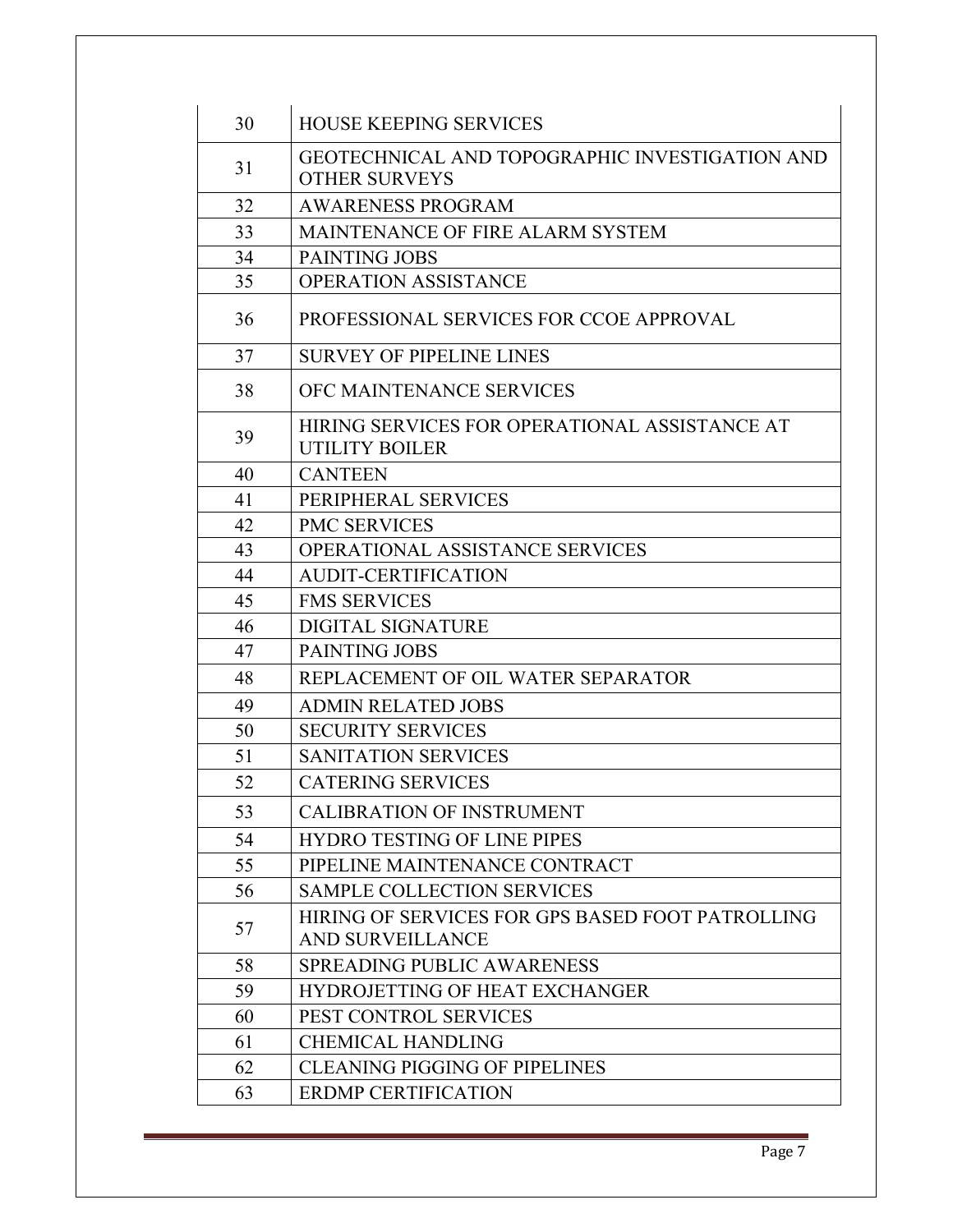| 64 | MAINTENANCE OF VIBRATION MONITORING SYSTEM                         |  |  |
|----|--------------------------------------------------------------------|--|--|
| 65 | <b>SERVICES OF EVENT MANAGER</b>                                   |  |  |
| 66 | TPIA FOR QUALITY SURVEILLANCE                                      |  |  |
| 67 | POLYMER LOADING                                                    |  |  |
| 68 | SITC FOR BATTERY BANKS AND CHARGERS                                |  |  |
| 69 | FIRE & SAFETY RELATED JOBS                                         |  |  |
| 70 | HANDLING AND LOADING OF LIQUID HYDROCARBON                         |  |  |
| 71 | HOT & COLD INSULATION                                              |  |  |
| 72 | HIRING OF CRANES AND HYDRAS                                        |  |  |
| 73 | ENVIRONMENT MONITORING SERVICES                                    |  |  |
| 74 | <b>CALIBRATION SERVICES</b>                                        |  |  |
| 75 | PIPING & STRUCTURAL FABRICATION WORKS                              |  |  |
| 76 | NON CHROMAT CHEMICAL TREATMENT                                     |  |  |
| 77 | REPAIR OF OFFICE FURNITURE                                         |  |  |
| 78 | MAINTENANCE OF STREET & AREA LIGHTING SYSTEM                       |  |  |
| 79 | <b>SERVICES FOR CARRYING OUT NON-DESTRUCTIVE</b><br><b>TESTING</b> |  |  |
| 80 | <b>HIRING OF BUSES</b>                                             |  |  |
| 81 | ULTRASONIC THICKNESS TESTING                                       |  |  |
| 82 | AMC OF SOLAR POWER SYSTEMS                                         |  |  |
| 83 | CAPACITY TESTING OF BATTERY BANKS                                  |  |  |
| 84 | <b>LEAKAGE DETECTION</b>                                           |  |  |
| 85 | <b>MATERIAL TRANSPORTATION JOB</b>                                 |  |  |
| 86 | AMC FOR BATTERY BANK AND BATTERY CHARGER                           |  |  |
| 87 | RERPAIR OF ELECTRONIC CARDS                                        |  |  |
| 88 | CONTRACT FOR FIRE WATER NETWORK                                    |  |  |
| 89 | TRANSFORMER OIL TESTING                                            |  |  |
| 90 | VALVE REPAIR AND RECONDITIONING                                    |  |  |
| 91 | <b>INSPECTION SERVICES FOR BULLETS TANKS ETC</b>                   |  |  |
|    |                                                                    |  |  |

Page 8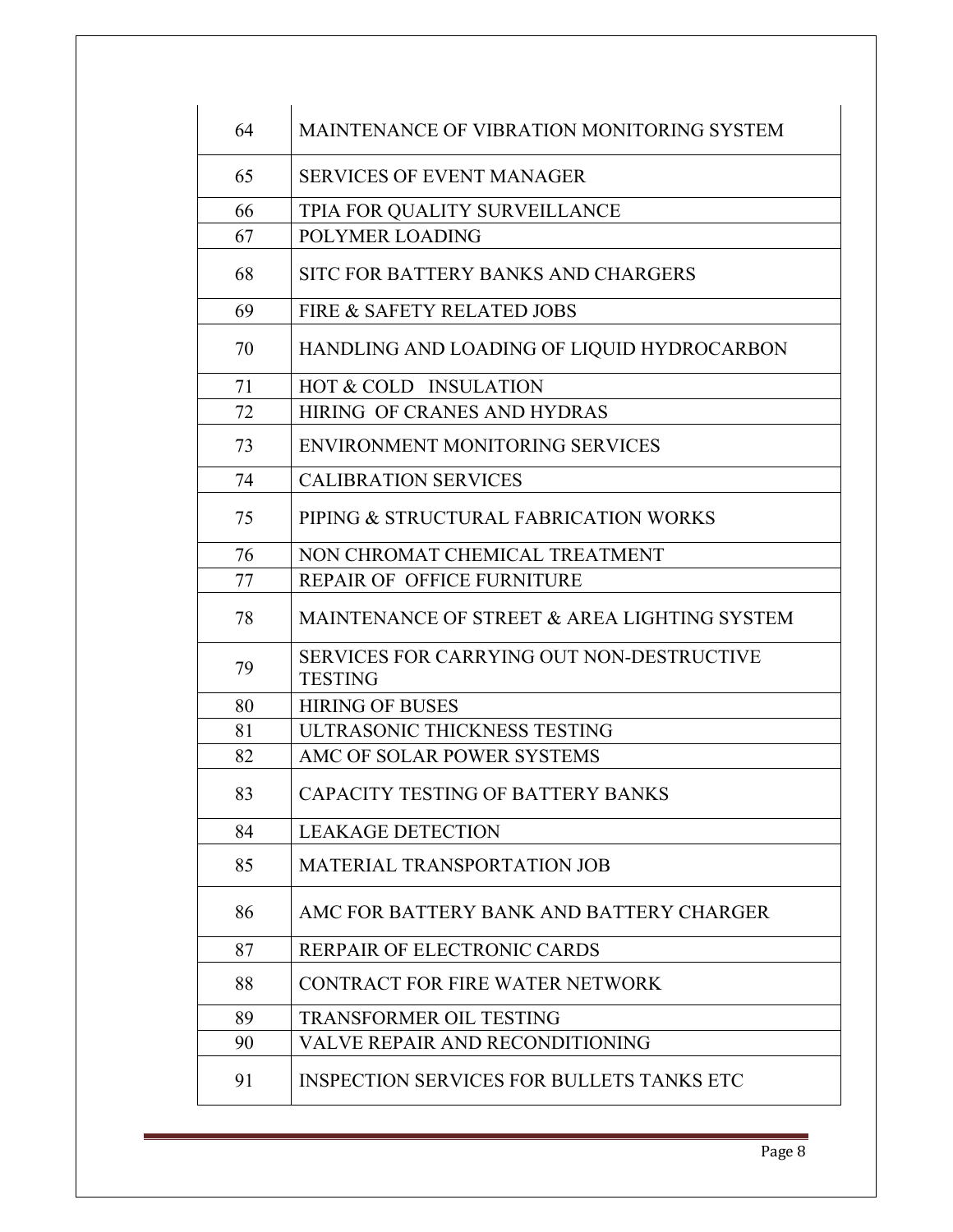| 92  | REPAIR & MAINTENANCE OF RUBBER/FRPLINING                               |  |  |
|-----|------------------------------------------------------------------------|--|--|
| 93  | <b>SURVEY</b>                                                          |  |  |
| 94  | <b>COURIER SERVICES</b>                                                |  |  |
| 95  | PIPELINE SERVICES                                                      |  |  |
| 96  | <b>SOIL RESISTIVITY SURVEY</b>                                         |  |  |
| 97  | REFILLING OF CO2 AND DCP CYLINDER                                      |  |  |
| 98  | HIRING OF LEASED LINE CONNECTIVITY                                     |  |  |
| 99  | <b>MONITORING OF CORROSION COUPENS</b>                                 |  |  |
| 100 | <b>VARIOUS SAFETY AUDITS/ HAZOP STUDY</b>                              |  |  |
| 101 | <b>CONDITION MONITORING</b>                                            |  |  |
| 102 | EIA/EMP/QRA/DMP STUDIES                                                |  |  |
| 103 | <b>MOTOR WINDING</b>                                                   |  |  |
| 104 | <b>SERVICES FOR TERMINAL REGION</b>                                    |  |  |
| 105 | <b>CABLE LAYING</b>                                                    |  |  |
| 106 | SUPPLY AND INSTALLATION OF DISPLAY BOARDS                              |  |  |
| 107 | <b>UPS MAINTENANCE</b>                                                 |  |  |
| 108 | <b>REPAIR OF COATING DEFECTS</b>                                       |  |  |
| 109 | <b>INSPECTION AND MAINTENANCE OF SWITCH YARDS</b>                      |  |  |
| 110 | <b>AMC OF CCTV</b>                                                     |  |  |
| 111 | STRUCTURAL STABILITY CHECKOF SVs, IPS & DTs                            |  |  |
| 112 | <b>RELAY TESTING</b>                                                   |  |  |
| 113 | AMC FOR AUDIO VIDEO SYSTEM                                             |  |  |
| 114 | AMBIENT AIR QUALITY MONITORING                                         |  |  |
| 115 | <b>ROUTE SURVEY</b>                                                    |  |  |
| 116 | OVERHAULING OF TRANSFORMER DG SET AND OTHER<br><b>SMALL EOUIPMENTS</b> |  |  |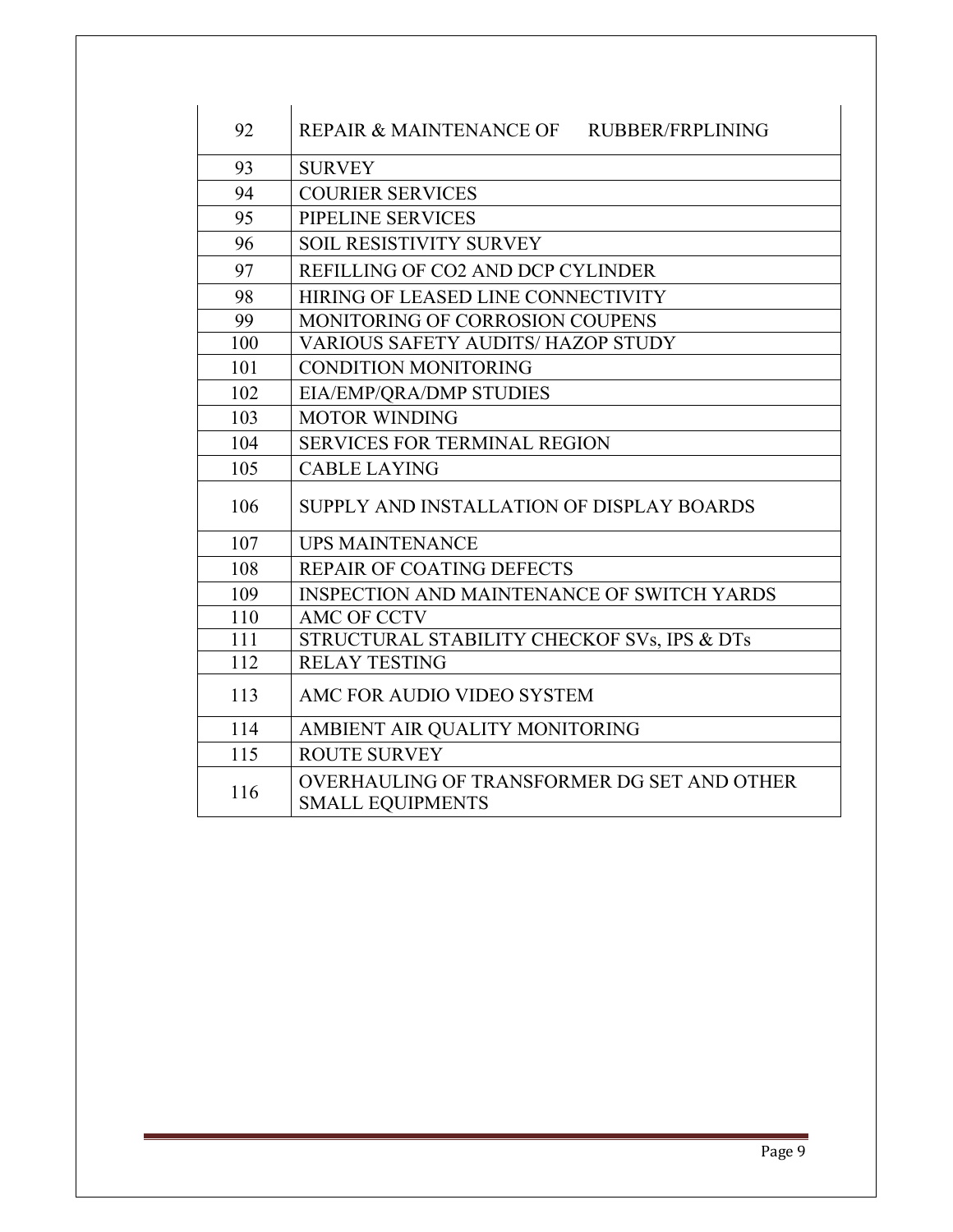### **LIST OF NODAL OFFICERS FOR VARIOUS UNITS OF GAIL**

| SI.<br>No.     | <b>Work Centre</b>      | <b>Nodal Officer</b>                                                      |
|----------------|-------------------------|---------------------------------------------------------------------------|
| $\mathbf{1}$   | <b>Corporate office</b> | Sh. S. K. Gupta, Chief General Manager (C&P)                              |
|                | New Delhi               | GAIL (India) Ltd. GAIL Bhawan                                             |
|                |                         | 16 Bhikaiji Cama Place R. K. Puram                                        |
|                |                         | New Delhi-110066                                                          |
|                |                         | Email: $\underline{\text{sk.gupta}(a)}$ gail.co.in                        |
|                |                         | Mobile no.: 9758411092                                                    |
| $\overline{2}$ | <b>GAIL</b> Agartala    | Sh. Rajesh Deb Barma, Chief Manager (C&P)                                 |
|                |                         | GAIL (India) Ltd.                                                         |
|                |                         | Near Hindi Higher Secondary School, Opp.                                  |
|                |                         | Radhanagar Bus Stand, PO-Abhoynagar,                                      |
|                |                         | <b>Agartala</b>                                                           |
|                |                         | Tripura West-799005                                                       |
|                |                         | Email: rajesh.debbarma@gail.co.in                                         |
|                |                         | Mobile No. 8415928729/9774182949                                          |
| 3              | <b>GAIL Bengaluru</b>   | Sh. Srinivasulu V, General Manager (C&P)                                  |
|                |                         | GAIL (India) Ltd.                                                         |
|                |                         | #323, Swan 2 <sup>nd</sup> Floor, Kodigehalli Main Road,                  |
|                |                         | Sahakarnagar,                                                             |
|                |                         | Bengaluru-560092                                                          |
|                |                         | Karanataka                                                                |
|                |                         | Email: vsrinivasulu@gail.co.in                                            |
|                |                         | Mobile no. 9756603608                                                     |
| $\overline{4}$ | <b>GAIL Dibiyapur</b>   | Sh. Ajay Singh Shekhawat, Dy. General Manager                             |
|                |                         | $(C\&P)$                                                                  |
|                |                         | GAIL (India) Ltd. HVJ Compressor Station<br>Dibiyapur Auraiya-206244 (UP) |
|                |                         | Email: ajaysingh@gail.co.in                                               |
|                |                         | Mobile no. 9828521278                                                     |
| 5              | <b>GAIL Gandhar</b>     | Sh. Pankaj Babar, Chief Manager (C&P)                                     |
|                |                         | GAIL (India) Ltd.                                                         |
|                |                         | Gas Processing Unit Gandhar Village:                                      |
|                |                         | Rozatankariya Taluka: Amod Sidt                                           |
|                |                         | <b>Bharuch-392140 (GUJ)</b>                                               |
|                |                         | Email: $pbabbar(\omega)$ gail.co.in                                       |
|                |                         | Mobile no. 9871911775                                                     |
| 6              | <b>GAIL Hazira</b>      | Sh. Rajeev Kumar, Senior Manager (C&P)                                    |
|                |                         | GAIL (India) Ltd.                                                         |
|                |                         | Hazira Compressor Station                                                 |
|                |                         | Ichhapor-Magdalla Road PO: ONGC                                           |
|                |                         | <b>Surat -394518 (GUJ)</b>                                                |
|                |                         | Email: $rikumar(\partial gail.co.in)$                                     |
|                |                         | Mobile no. 7702778092                                                     |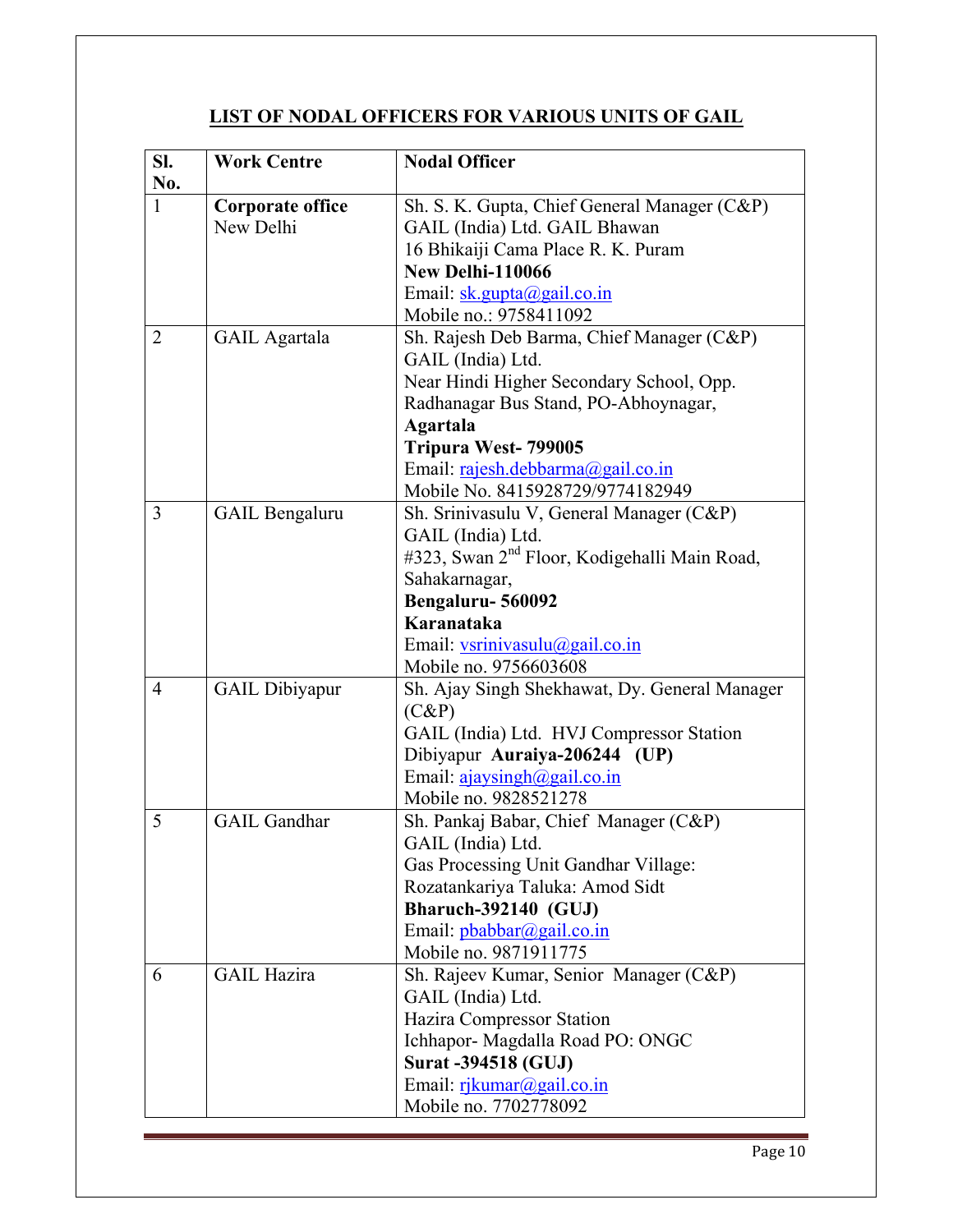| 7  |                        |                                               |
|----|------------------------|-----------------------------------------------|
|    | <b>GAIL</b> Jaipur     | Sh. Rajesh Kumar, General Manager (C&P)       |
|    |                        | GAIL (India) Ltd.                             |
|    |                        | GAIL Bhawan Sector-6 Vidhyadhar nagar         |
|    |                        | <b>Jaipur -302039</b>                         |
|    |                        | Email: rajeshkr@gail.co.in                    |
|    |                        | Mobile No. 9818725858                         |
| 8  | <b>GAIL Jhabua</b>     | Sh. Pankaj Kumar, Sr. Manager (C&P)           |
|    |                        | GAIL (India) Ltd.                             |
|    |                        | Jhabua Compressor Station                     |
|    |                        | Jhabua- 457661 (M.P.)                         |
|    |                        | Email: pankaj.k@gail.co.in                    |
|    |                        | Mobile no. 9873217098                         |
| 9  | <b>GAIL Rajamundry</b> | Sh. T. N. M. Rao, Dy. General Manager (C&P)   |
|    |                        | GAIL (India) Ltd.                             |
|    |                        | Bhavan D.No. 72-2-14A AVA Road                |
|    |                        | Rajahmundry-533103 (A.P.)                     |
|    |                        | Email: tnmrao@gail.co.in                      |
|    |                        | Mobile no.: 7203966866                        |
| 10 | <b>GAIL Khera</b>      | Sh. N. K. Saxena, Chief Manager (C&P)         |
|    |                        | GAIL (India) Ltd.                             |
|    |                        | Khera Compressor Station                      |
|    |                        | Village-Chikli Tahasil-Tarana                 |
|    |                        | Ujjain-456001 (M.P.)                          |
|    |                        | Email: mks4552@gail.co.in;                    |
|    |                        | Mobile no.: 9893590111                        |
| 11 | <b>GAIL Kochi</b>      | Sh. V K M Nair, Dy. General Manager (C&P)     |
|    |                        | GAIL (India) Ltd.                             |
|    |                        | 10th floor Revenue Tower Park Avenue Road     |
|    |                        | Kochi -682011 (Kerala)                        |
|    |                        | Email: $v$ kmnair@gail.co.in                  |
|    |                        | Mobile no.: 9799397915                        |
| 12 | <b>GAIL Mumbai</b>     | Sh. T Xalxo, General Manager (C&P)            |
|    |                        | GAIL (India) Ltd.                             |
|    |                        | GAIL Bhawan, Plot No 73, Road No 3, Sector 15 |
|    |                        | CBD Belapur, District & Taluka: Thane         |
|    |                        | Navi Mumbai-400614                            |
|    |                        | Email: $txalxo@gail.co.in$                    |
|    |                        | Mobile no.: 9953091887                        |
| 13 | <b>GAIL Noida-GTI</b>  | Sh. G. C. Shrivastava, Dy. General Manager    |
|    |                        |                                               |
|    |                        | $(C\&P)$                                      |
|    |                        | <b>GAIL</b> Training Institute                |
|    |                        | Plot No. 24 Sector 16A                        |
|    |                        | Noida-201301 (UP)                             |
|    |                        | Email: $GS01516$ ( $Q$ gail.co.in             |
|    |                        | Mobile: 9953083861                            |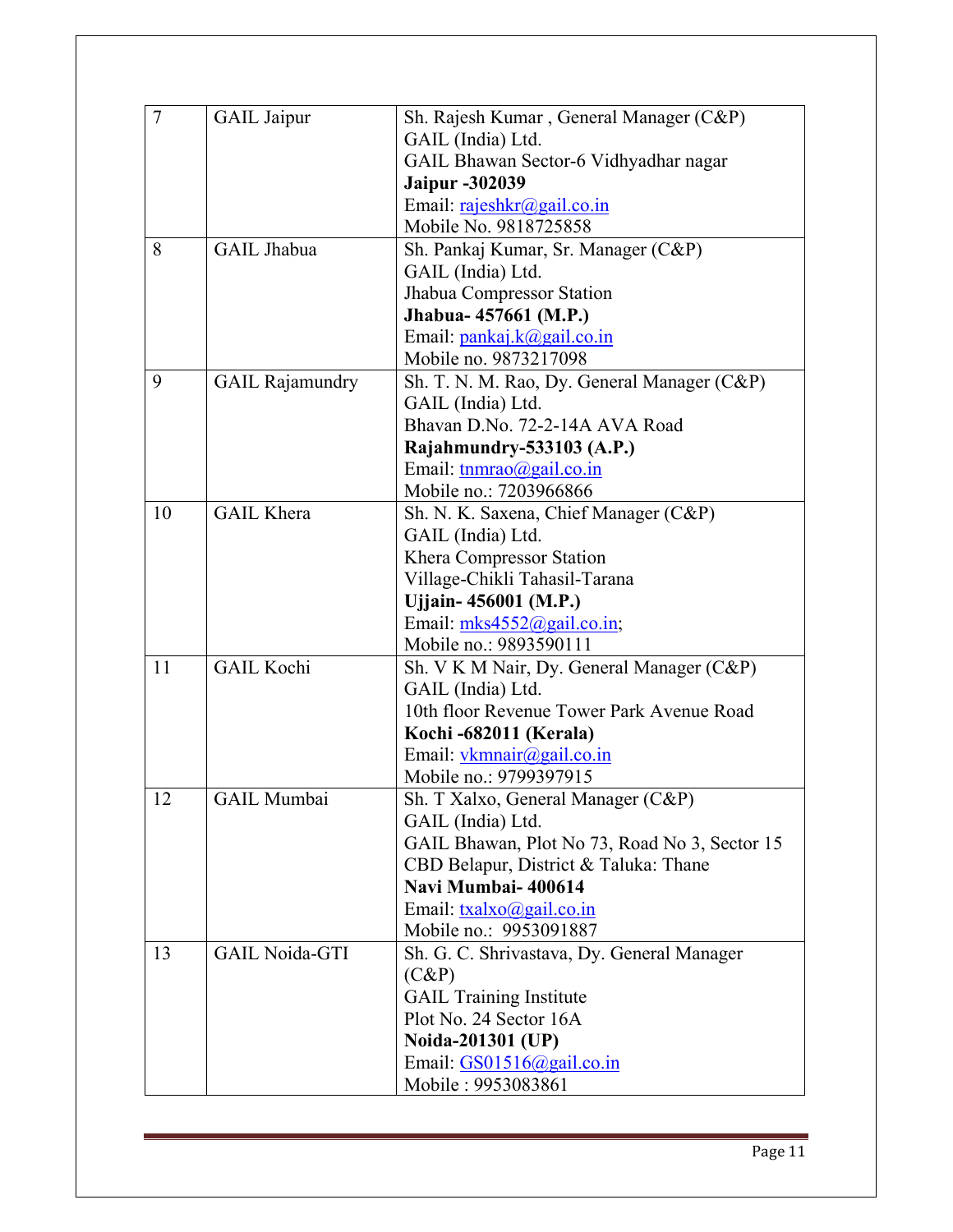| 14 | GAIL Noida &         | Sh. K K Ghosh, Executive Director (C&P)     |
|----|----------------------|---------------------------------------------|
|    | Chhainsa             | GAIL (India) Ltd.                           |
|    |                      | Noida-Jubilee Tower                         |
|    |                      | B35-36 Sec. 1                               |
|    |                      | Noida-201301 (U.P.)                         |
|    |                      | Email: ghosh.kunal@gail.co.in               |
|    |                      | Mobile no.: 9810413308                      |
| 15 | <b>GAIL</b> Pata     | Sh. Ashish Dadel, General Manager (C&P)     |
|    |                      | GAIL (India) Ltd.                           |
|    |                      | Pata-Petrochemicals PO-Pata                 |
|    |                      | Auraiya -206241 (U.P.)                      |
|    |                      | Email: $\frac{ad02490}{a}$ gail.co.in       |
|    |                      | Mobile no.: 8989143844                      |
| 16 | <b>GAIL Karaikal</b> | Sh. A. Augstine Vinish, Sr. Manager, (C&P)  |
|    |                      | GAIL (India) Ltd.                           |
|    |                      | 1st & 2nd Floor, AHM Complex,               |
|    |                      | No.164 Kamarajar Salai,                     |
|    |                      | Opp. To Unicon Plaza                        |
|    |                      | Karaikal- 609602                            |
|    |                      | Email: $agustine.vinish@gail.co.in$         |
|    |                      | Mobile no.: 9482430412                      |
| 17 | <b>GAIL Vadodara</b> | Sh. Ramesh Naik Adavath,                    |
|    |                      | Dy. General Manager(C&P)                    |
|    |                      | GAIL (India) Ltd.                           |
|    |                      | Near Manisha Circle Old Padra Road          |
|    |                      | Vadodara-390015 (GUJ)                       |
|    |                      | Email: $rameshna(a)gail.co.in$              |
|    |                      | Mobile no.: 7661029777                      |
| 18 | <b>GAIL Vaghodia</b> | Sh. K M K Rao, Dy. General Manager (C&P)    |
|    |                      | GAIL (India) Ltd.                           |
|    |                      | G.I.D.C. Industrial Estate Vaghodia         |
|    |                      | Vadodara-391760 (GUJ)                       |
|    |                      | Email: $kmkrao$ @gail.co.in                 |
|    |                      | Mobile no.: 9167770836                      |
| 19 | GAIL Vijaipur &      | Sh. R. P. Singh, General Manager (C&P)      |
|    | Kailaras             | GAIL (India) Ltd.                           |
|    |                      | GAIL ComplexVijaipur-473112                 |
|    |                      | Guna (MP)                                   |
|    |                      | Email: $r$ p.singh@gail.co.in               |
|    |                      | Mobile no.: 9414153070                      |
| 20 | <b>GAIL</b>          | Sh. Kota Subramanyam, Sr. Manager (C&P)     |
|    | Vishakhapattnam      | GAIL (Indian) Ltd.                          |
|    |                      | Exim Park Behind Vikas College Sheela Nagar |
|    |                      | Visakhapatnam-530012                        |
|    |                      | Email: ksmanyam@gail.co.in                  |
|    |                      | Mobile no.: 9010611222                      |
|    |                      |                                             |